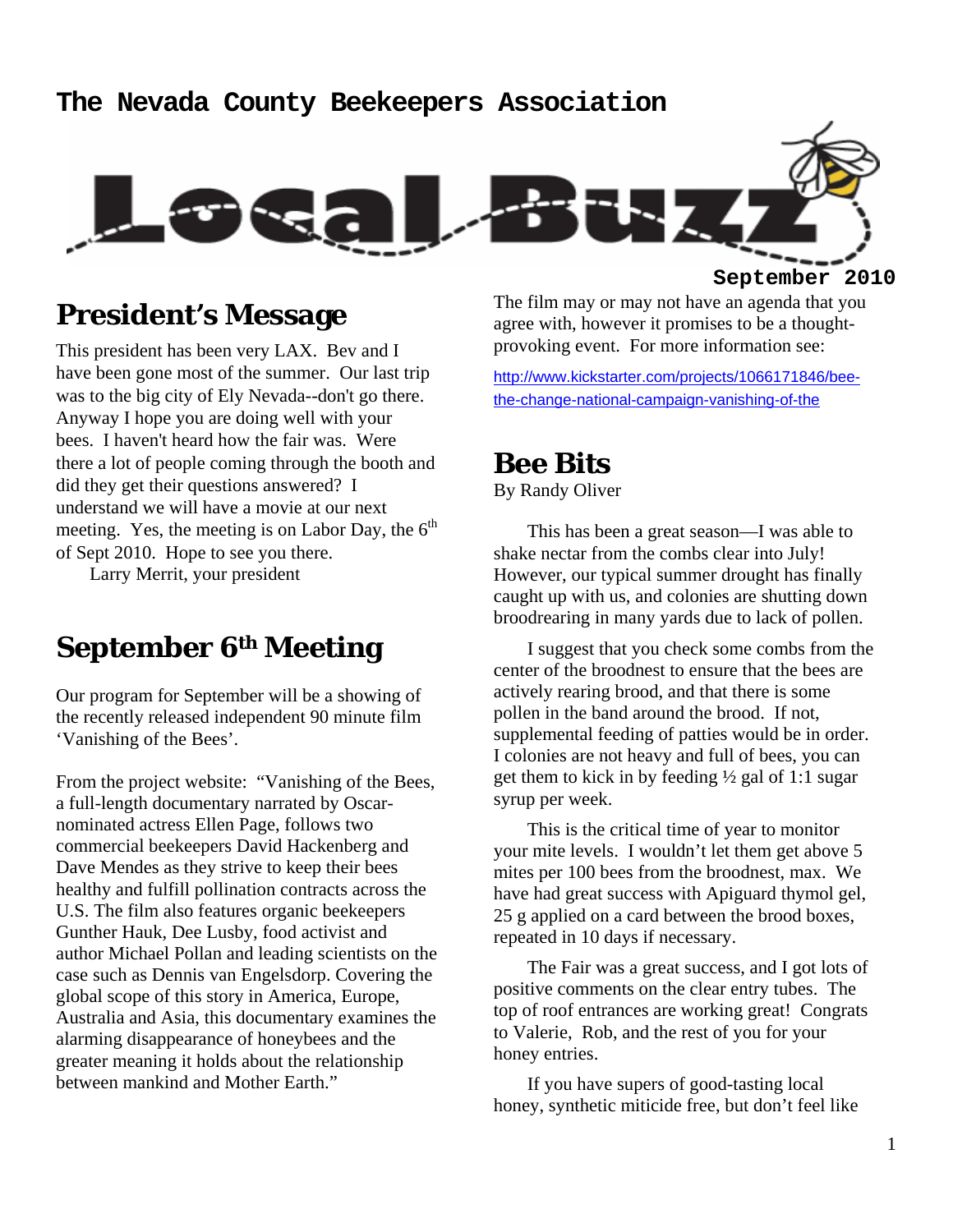going through the hassle of extracting, contact me (277 4450) to see if we would be interested in extracting for you for a share, as we cannot fill our market for raw local honey.

I've been researching and writing about the bee immune system, and find it fascinating. I'm including a snippet below.



**A simplified schematic diagram of the honey bee immune system. The various components work together against the wide variety of pathogens that bees encounter. The "stop" signs indicate barriers to pathogen introduction. The functions circled in red are involved in my model of colony collapse. Bee cross section from Snodgrass 1910.** 

The first order of individual immune response is to recognize "self" from "foreign." The bee immune system recognizes invaders by keying in on specific proteins present on each type of pathogen (i.e., the surface proteins of bacteria are different than those of say, fungi). Bees have "constitutive" or "innate" defenses that are always present and at the ready, such as roaming hemocyte cells and enzymes in the hemolymph. The hemocytes recognize invaders and signal the enzyme phenoloxidase to start a cascade of chemical response, generally ending in either the engulfing or encapsulating of the invader, killing it with a barrage of powerful chemicals (e.g., quinines, phenols, and reactive oxygen species). The hemocytes involved may them apoptose (kill themselves) and be coated with dark melanin polymers (you can see these dark areas in white dead pupae being removed by bees).

This innate defense system works *fast*—Haine (2008) found that the mealworm beetle can nearly

clear its system of an injection of 4 million bacteria in about 30 minutes! During this quick response (pay attention here, as we are getting to a potentially important aspect of colony collapse), the hemocytes release chemicals that penetrate the cell nuclei, and cause them to upregulate certain immune response genes, which then transcribe RNA messengers to exit the nucleus, and then move to the ribosomes to *translate the genetic instructions into antimicrobial peptides*. This is called the "induced" response, and takes at least 1- 3 hours to get going (after 99.5% of the bacteria have already been killed), and 12-48 hours to reach peak levels. The induced response can last for weeks, *and it appears that these peptides can be passed to nestmates to confer them resistance prior to being infected* (something that solitary insects can't do).

# **Snack Sign-up**

Thanks to the people who signed up to bring snacks to our meetings. We'd like to have four people per month, so please email Karla Hanson at queenbeez@att.net.

September: Mari Wolf October: Sherry Skolfield, Charles Whittlesey

# **Fair Pictures**

Submitted by Diane Benton



Serving tastes of honey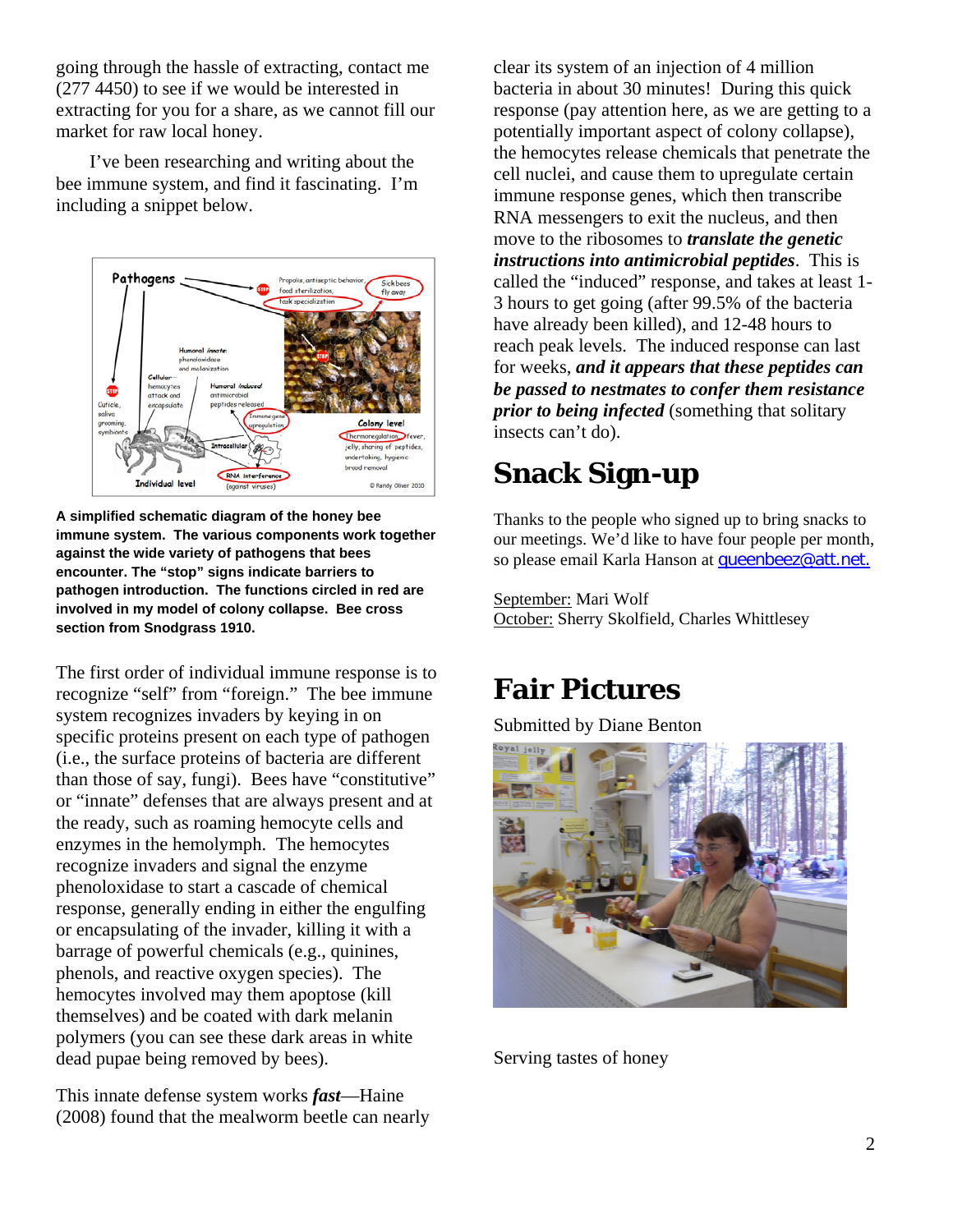

Fairgoers tasting honey (Future beekeepers!)



The new clear tube going to the outside. It was a huge hit. The regulars all noticed that it was new. But for some reason everyone thought there it led to a beehive in the attic, so we had to tell people it went to the outside and the bees were flying around the fairgrounds (riding the Zipper). Everyone asked how we got the bees to come home at night. Funny.

## **Events**

September 11, 2010 10am -2pm UC Davis at the Harry H. Laidlaw Jr. Honey Bee Research Facility, Bee Biology Road, University of California, Davis. Grand Opening Celebration of

the Häagen-Dazs Honey Bee Haven. Garden tours, hands-on demonstrations, speakers and kid's activities. Free!!!

September 18, 2010 9am – 1pm Willow Springs , 29085 State Highway 49, North San Juan, CA.

Neal Sullivan will teach this workshop on natural beekeeping. Learn how to create your own apiary (bee yard) utilizing chemical free beekeeping practices. \$25 pre-registration, \$30 at the door.

Things you will learn include: How to start and maintain a beehive … Natural comb building … Harvesting your own local honey … Create gardens for humans and bees utilizing permaculture principles. How to make (render) beeswax for candles and salves and more.

This class is open to anyone experienced or not. We will discuss various beekeeping topics as well as hands of participation. Plus take home a sample of local honey!

Neal Sullivan is an experienced local beekeeper who has worked and studied with Steiner college in Sacramento and other local experts. He has a passion for growing food and creating gardens and orchards.

To register, please contact Jeffrey Adams at (530) 292-3463.

#### **Sacramento Beekeeping Supplies**  • Complete line of all beekeeping supplies • American dealer for Sheriff suits • Gifts—bee themed children's wear, tableware, garden décor, etc • Books—children's beekeeping, homemade cosmetics, candles • Beeswax candles, molds, waxes (soy and paraffin too) dyes, scents, and wicks • Honeycomb sheets for rolling candles—35 colors

2110 X Street, Sacramento, CA 95818 (916) 451-2337 fax (916) 451-7008 Webpage at www.sacramentobeekeeping.com email: info@sacramentobeekeeping.com Open Tuesday through Saturday 10:00 – 5:30 **MAIL ORDERS RECEIVE QUICK SERVICE**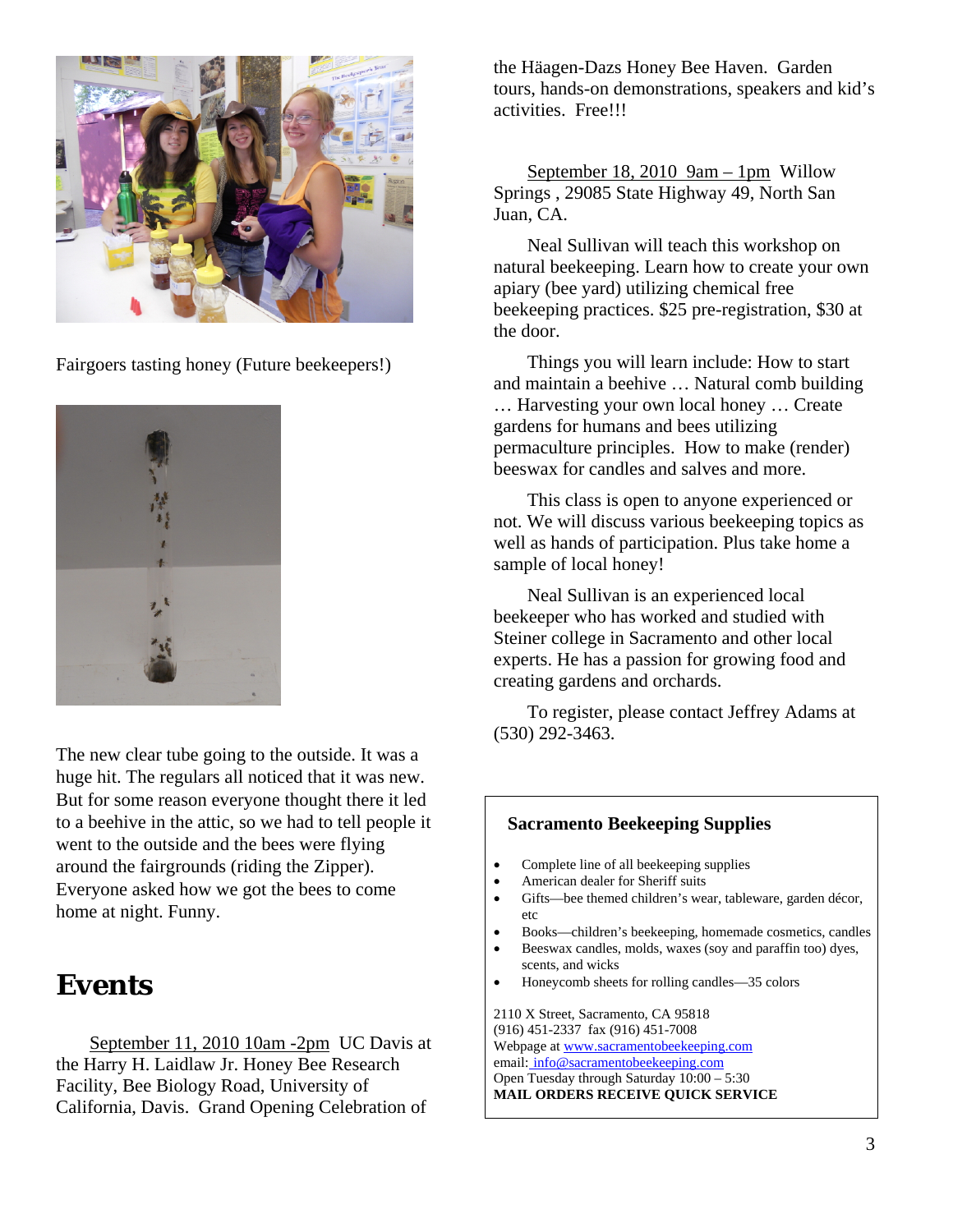## **For Sale: Country Rubes Combo Screened Bottom Boards**

Special NCBA Club Price! Call Janet for details. 530-913-2724 or email at rubes@countryrubes.com.

# **DVD Reviews for Sept**

By Tynowyn Slattery, Librarian

#### Varroa Mites, Detection, Life Cycle & Control

Penn State College of Agricultural Sciences

#### 19 min DVD

Any beekeeper who wants to get ahead of the Varroa death curve needs to know this basic information and here it is presented in as clear and concise a manner as one would expect from a college agricultural department.

The images of the mites are large and creepy with appropriately creepy music. (My apologies to all the "every thing has its place" people. I just find parasites creepy.) The demonstrations of ether rolls and other detection procedures are also well done, but the weakest part of the DVD is the section on mite control theory which has undergone a change of focus since the 1999 production date although it was acknowledged in the film that this area was evolving rapidly.

The music keeps all the technical information and matter of fact vocal delivery from being too dry, and the Irish flute piece played under the credits at the end is stunning. In my opinion, this is another "have to watch if you are going to understand beekeeping" item.

Bear Fence Randy Oliver 36 min DVD

Here is a timely review for those in our area. Bears need to put on a lot of fat to provide for the coming winter and my local bear just passed through and broke every branch of my 20 year old Santa Rosa plum getting at the fruit, luckily my hives are behind a fence. If you don't know how to deal with electrifying a fence, this is for you.

The goal was to show how to set up an electric fence, which was clearly explained and demonstrated but there is always a lot of other valuable information to be had along the way with Randy, such as the best place to situate an apiary or even seeing how a truck lift is used.

Randy and his camera man Al Marshall and Al Dover, whose apiary had been beset by a bear, made this video (in the original) in real time, which reminded me of following Randy around his bee yard when I first took his class, and there are moments where a professional edit would have taken out some footage but which also might have run the risk of loosing some of the good natured interactions and especially Randy's surprise demonstration of what would happen if one weren't careful in handling live electrical elements. I can't ever remember laughing during a bee keeping "how to"; it even made up for the lack of music.

The visuals and audio are surprisingly clear for a non-professional production.

I've not seen this subject covered anywhere in the beekeeping literature and we're lucky we have this DVD in the library. Loosing hives to a bear can be very costly and it's sure to happen sooner or later if you live in bear country and don't take precautions.